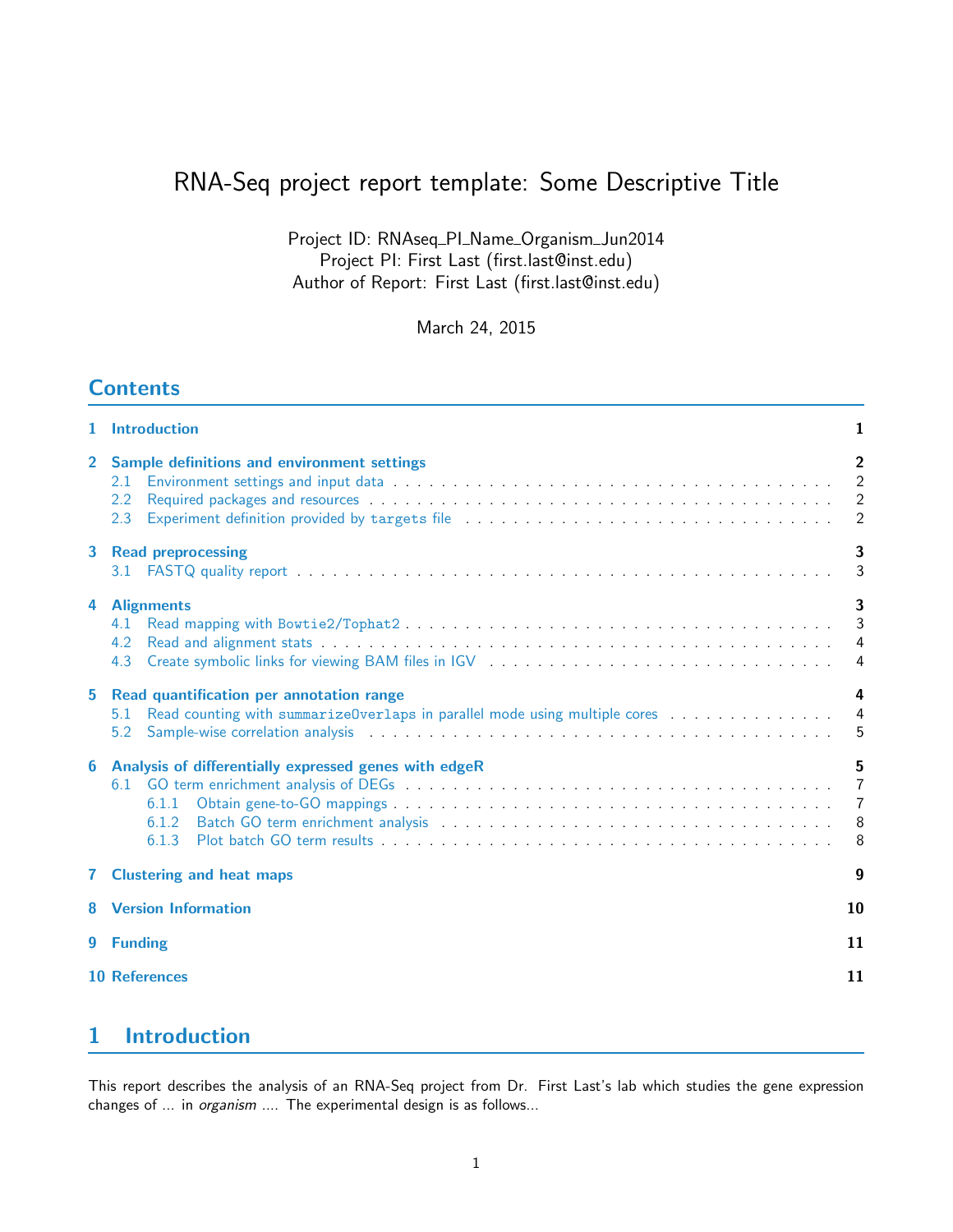# <span id="page-1-0"></span>2 Sample definitions and environment settings

#### <span id="page-1-1"></span>2.1 Environment settings and input data

Typically, the user wants to record here the sources and versions of the reference genome sequence along with the corresponding annotations. In the provided sample data set all data inputs are stored in a data subdirectory and all results will be written to a separate results directory, while the systemPipeRNAseq.Rnw script and the targets file are expected be located in the parent directory. The R session is expected to run from this parent directory.

To run this sample report, mini sample FASTQ and reference genome files can be downloaded from [here.](http://biocluster.ucr.edu/~tgirke/projects/systemPipeR_test_data.zip) The chosen data set [SRP010938](http://www.ncbi.nlm.nih.gov/sra/?term=SRP010938) contains 18 paired-end (PE) read sets from Arabidposis thaliana [\(Howard et al.,](#page-10-2) [2013\)](#page-10-2). To minimize processing time during testing, each FASTQ file has been subsetted to 90,000-100,000 randomly sampled PE reads that map to the first 100,000 nucleotides of each chromosome of the A. thalina genome. The corresponding reference genome sequence (FASTA) and its GFF annotion files (provided in the same download) have been truncated accordingly. This way the entire test sample data set is less than 200MB in storage space. A PE read set has been chosen for this test data set for flexibility, because it can be used for testing both types of analysis routines requiring either SE (single end) reads or PE reads.

### <span id="page-1-2"></span>2.2 Required packages and resources

The systemPipeR package needs to be loaded to perform the analysis steps shown in this report [\(Girke,](#page-10-3) [2014\)](#page-10-3).

```
> library(systemPipeR)
```
If applicable load custom functions not provided by systemPipeR

```
> source("systemPipeRNAseq_Fct.R")
```
### <span id="page-1-3"></span>2.3 Experiment definition provided by targets file

The targets file defines all FASTQ files and sample comparisons of the analysis workflow.

```
> targetspath <- system.file("extdata", "targets.txt", package="systemPipeR")
> targets <- read.delim(targetspath, comment.char = "#")[,1:4]
> targets
```

|              |                            | FileName SampleName Factor SampleLong |                |                    |
|--------------|----------------------------|---------------------------------------|----------------|--------------------|
| $\mathbf{1}$ | ./data/SRR446027_1.fastq   | M1A                                   | M1             | Mock.1h.A          |
| 2            | ./data/SRR446028_1.fastq   | M1B                                   | M1             | Mock.1h.B          |
| 3            | ./data/SRR446029_1.fastq   | A1A                                   | A1             | Avr.1h.A           |
| 4            | ./data/SRR446030_1.fastq   | A <sub>1</sub> B                      | A1             | Avr.1h.B           |
| 5            | ./data/SRR446031_1.fastq   | V1A                                   | V <sub>1</sub> | Vir.1h.A           |
| 6            | ./data/SRR446032_1.fastq   | V1B                                   | V <sub>1</sub> | Vir.1h.B           |
| 7            | ./data/SRR446033_1.fastq   | M6A                                   | M6             | Mock.6h.A          |
| 8            | ./data/SRR446034_1.fastq   | M6B                                   | M6             | Mock.6h.B          |
| 9            | ./data/SRR446035_1.fastq   | A6A                                   | A6             | Avr.6h.A           |
| 10           | ./data/SRR446036_1.fastq   | A6B                                   | A6             | $Avr$ . $6h$ . $B$ |
| 11           | ./data/SRR446037_1.fastq   | V6A                                   | V6             | Vir.6h.A           |
| 12           | ./data/SRR446038_1.fastq   | V6B                                   | V6             | Vir.6h.B           |
| 13           | ./data/SRR446039_1.fastq   | M12A                                  |                | M12 Mock.12h.A     |
| 14           | $./data/SRR446040_1.fastq$ | M12B                                  |                | M12 Mock.12h.B     |
| 15           | ./data/SRR446041_1.fastq   | A12A                                  | A12            | Avr.12h.A          |
| 16           | ./data/SRR446042_1.fastq   | A12B                                  | A12            | Avr.12h.B          |
| 17           | ./data/SRR446043_1.fastq   | V12A                                  | V12            | Vir.12h.A          |
| 18           | ./data/SRR446044_1.fastq   | V12B                                  | V12            | Vir.12h.B          |
|              |                            |                                       |                |                    |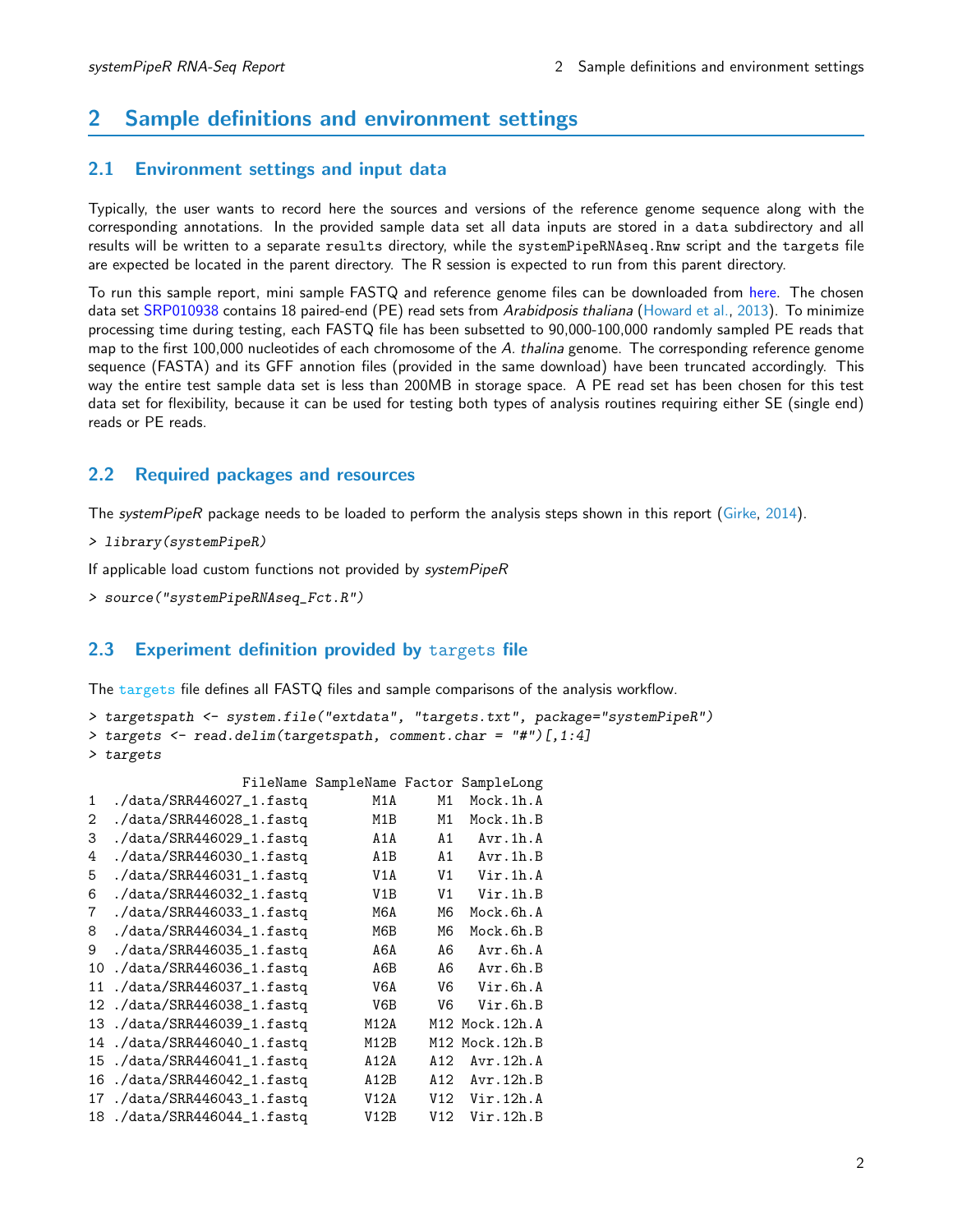# <span id="page-2-0"></span>3 Read preprocessing

### <span id="page-2-1"></span>3.1 FASTQ quality report

The following seeFastq and seeFastqPlot functions generate and plot a series of useful quality statistics for a set of FASTQ files including per cycle quality box plots, base proportions, base-level quality trends, relative k-mer diversity, length and occurrence distribution of reads, number of reads above quality cutoffs and mean quality distribution. The results are written to a PDF file named fastqReport.pdf.

```
> args <- systemArgs(sysma="tophat.param", mytargets="targets.txt")
> fqlist <- seeFastq(fastq=infile1(args), batchsize=100000, klength=8)
> pdf("./results/fastqReport.pdf", height=18, width=4*length(fqlist))
> seeFastqPlot(fqlist)
> dev.off()
```


Figure 1: QC report for 18 FASTQ files.

### <span id="page-2-2"></span>4 Alignments

### <span id="page-2-3"></span>4.1 Read mapping with Bowtie2/Tophat2

The NGS reads of this project will be aligned against the reference genome sequence using Bowtie2/TopHat2 [\(Kim](#page-10-4) [et al.,](#page-10-4) [2013;](#page-10-4) [Langmead and Salzberg,](#page-10-5) [2012\)](#page-10-5). The parameter settings of the aligner are defined in the tophat.param file.

```
> args <- systemArgs(sysma="tophat.param", mytargets="targets.txt")
> sysargs(args)[1] # Command-line parameters for first FASTQ file
```
Submission of alignment jobs to compute cluster, here using 72 CPU cores (18 qsub processes each with 4 CPU cores).

```
> moduleload(modules(args))
> system("bowtie2-build ./data/tair10.fasta ./data/tair10.fasta")
> resources <- list(walltime="20:00:00", nodes=paste0("1:ppn=", cores(args)), memory="10gb")
> reg <- clusterRun(args, conffile=".BatchJobs.R", template="torque.tmpl", Njobs=18, runid="01",
+ resourceList=resources)
```
Check whether all BAM files have been created

```
> file.exists(outpaths(args))
```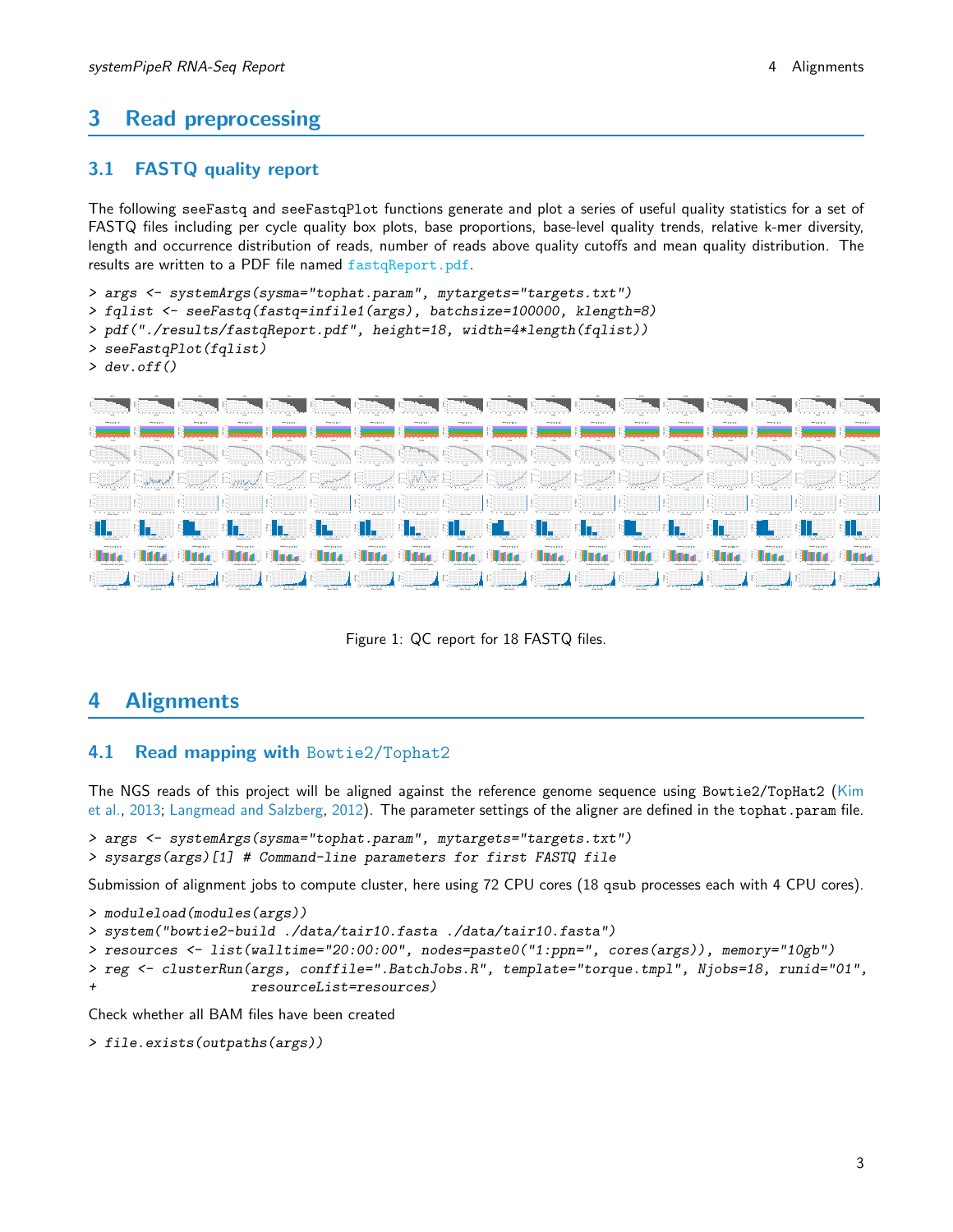### <span id="page-3-0"></span>4.2 Read and alignment stats

The following provides an overview of the number of reads in each sample and how many of them aligned to the reference.

```
> read_statsDF <- alignStats(args=args)
> write.table(read_statsDF, "results/alignStats.xls", row.names=FALSE, quote=FALSE, sep="\t")
> read.table(system.file("extdata", "alignStats.xls", package="systemPipeR"), header=TRUE)[1:4,]
 FileName Nreads2x Nalign Perc_Aligned Nalign_Primary Perc_Aligned_Primary
1 M1A 192918 177961 92.24697 177961 92.24697
2 M1B 197484 159378 80.70426 159378 80.70426
3 A1A 189870 176055 92.72397 176055 92.72397
4 A1B 188854 147768 78.24457 147768 78.24457
```
### <span id="page-3-1"></span>4.3 Create symbolic links for viewing BAM files in IGV

The symLink2bam function creates symbolic links to view the BAM alignment files in a genome browser such as IGV. The corresponding URLs are written to a file with a path specified under urlfile, here IGVurl.txt.

```
> symLink2bam(sysargs=args, htmldir=c("~/.html/", "somedir/"),
+ urlbase="http://biocluster.ucr.edu/~tgirke/",
+ urlfile="./results/IGVurl.txt")
```
### <span id="page-3-2"></span>5 Read quantification per annotation range

#### <span id="page-3-3"></span>5.1 Read counting with summarizeOverlaps in parallel mode using multiple cores

Reads overlapping with annotation ranges of interest are counted for each sample using the summarizeOverlaps function [\(Lawrence et al.,](#page-10-6) [2013\)](#page-10-6). The read counting is preformed for exonic gene regions in a non-strand-specific manner while ignoring overlaps among different genes. Subsequently, the expression count values are normalized by reads per  $kp$ per million mapped reads (RPKM). The raw read count table (countDFeByg.xls) and the correspoding RPKM table (rpkmDFeByg.xls) are written to separate files in the results directory of this project. Parallelization is achieved with the BiocParallel package, here using 8 CPU cores.

```
> library("GenomicFeatures"); library(BiocParallel)
> txdb <- loadDb("./data/tair10.sqlite")
> eByg <- exonsBy(txdb, by=c("gene"))
> bfl <- BamFileList(outpaths(args), yieldSize=50000, index=character())
> multicoreParam <- MulticoreParam(workers=8); register(multicoreParam); registered()
> counteByg <- bplapply(bfl, function(x) summarizeOverlaps(eByg, x, mode="Union",
+ ignore.strand=TRUE,
+ inter.feature=FALSE,
+ singleEnd=TRUE))
> countDFeByg <- sapply(seq(along=counteByg), function(x) assays(counteByg[[x]])$counts)
> rownames(countDFeByg) <- names(rowData(counteByg[[1]])); colnames(countDFeByg) <- names(bfl)
> rpkmDFeByg <- apply(countDFeByg, 2, function(x) returnRPKM(counts=x, ranges=eByg))
> write.table(countDFeByg, "results/countDFeByg.xls", col.names=NA, quote=FALSE, sep="\t")
> write.table(rpkmDFeByg, "results/rpkmDFeByg.xls", col.names=NA, quote=FALSE, sep="\t")
```
Sample of data slice of count table

```
> read.delim("results/countDFeByg.xls", row.names=1, check.names=FALSE)[1:4,1:5]
```
Sample of data slice of RPKM table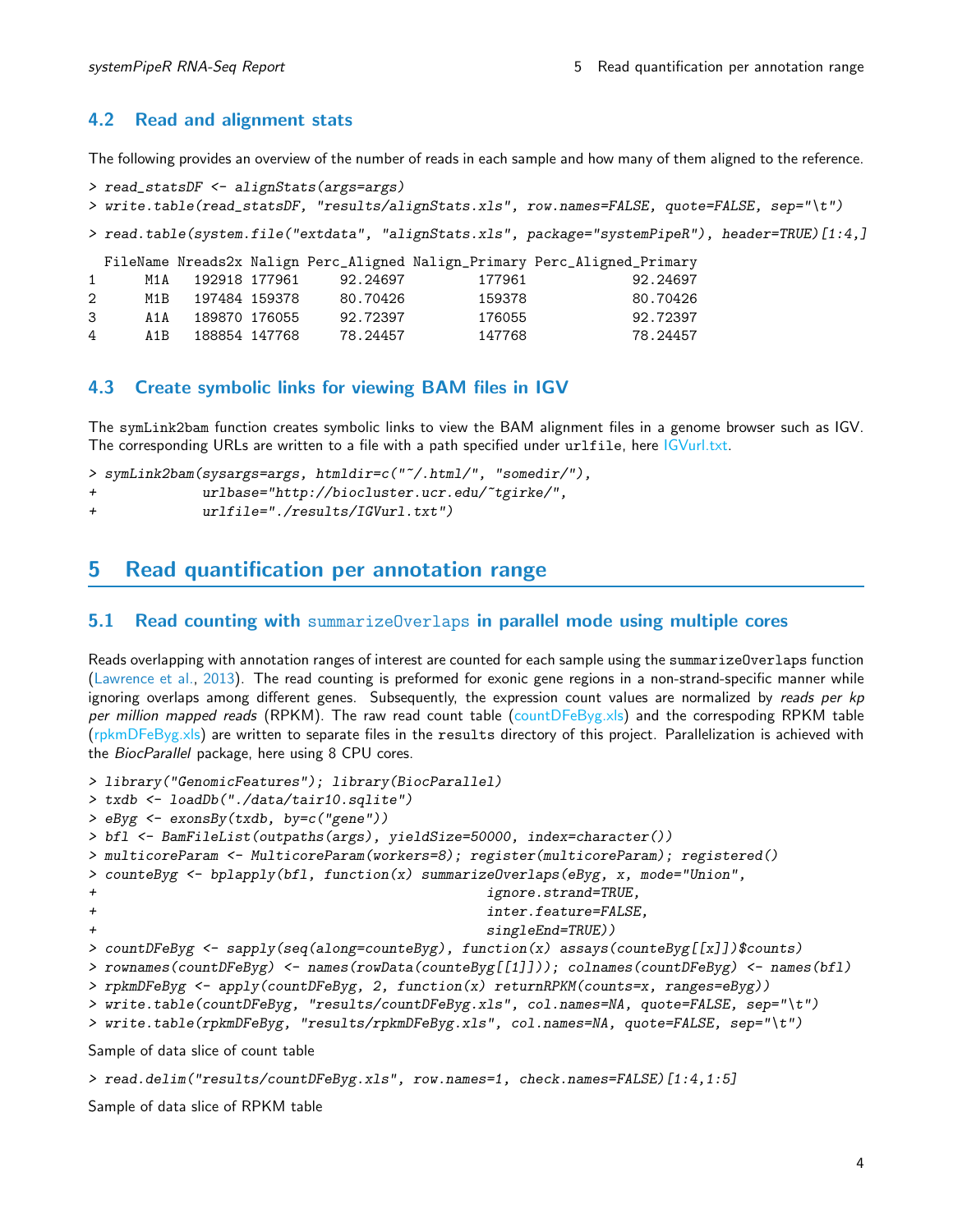> read.delim("results/rpkmDFeByg.xls", row.names=1, check.names=FALSE)[1:4,1:4]

### <span id="page-4-0"></span>5.2 Sample-wise correlation analysis

The following computes the sample-wise Spearman correlation coefficients from the RPKM normalized expression values. After transformation to a distance matrix, hierarchical clustering is performed with the hclust function and the result is plotted as a dendrogram (sample\_tree.pdf).

- > library(ape)
- > rpkmDFeByg <- read.delim("./results/rpkmDFeByg.xls", row.names=1, check.names=FALSE)[,-19]
- > rpkmDFeByg <- rpkmDFeByg[rowMeans(rpkmDFeByg) > 50,]
- > d <- cor(rpkmDFeByg, method="spearman")
- > hc <- hclust(as.dist(1-d))
- > pdf("results/sample\_tree.pdf")

> plot.phylo(as.phylo(hc), type="p", edge.col="blue", edge.width=2, show.node.label=TRUE, no.margin=TRUE)  $>$  dev. of  $f()$ 



Figure 2: Correlation dendrogram of samples.

# <span id="page-4-1"></span>6 Analysis of differentially expressed genes with edgeR

The analysis of differentially expressed genes (DEGs) is performed with the glm method from the edgeR package [\(Robinson](#page-10-7) [et al.,](#page-10-7) [2010\)](#page-10-7). The sample comparisons used by this analysis are defined in the header lines of the targets file starting with <CMP>.

```
> library(edgeR)
> countDF <- read.delim("countDFeByg.xls", row.names=1, check.names=FALSE)
> targets <- read.delim("targets.txt", comment="#")
```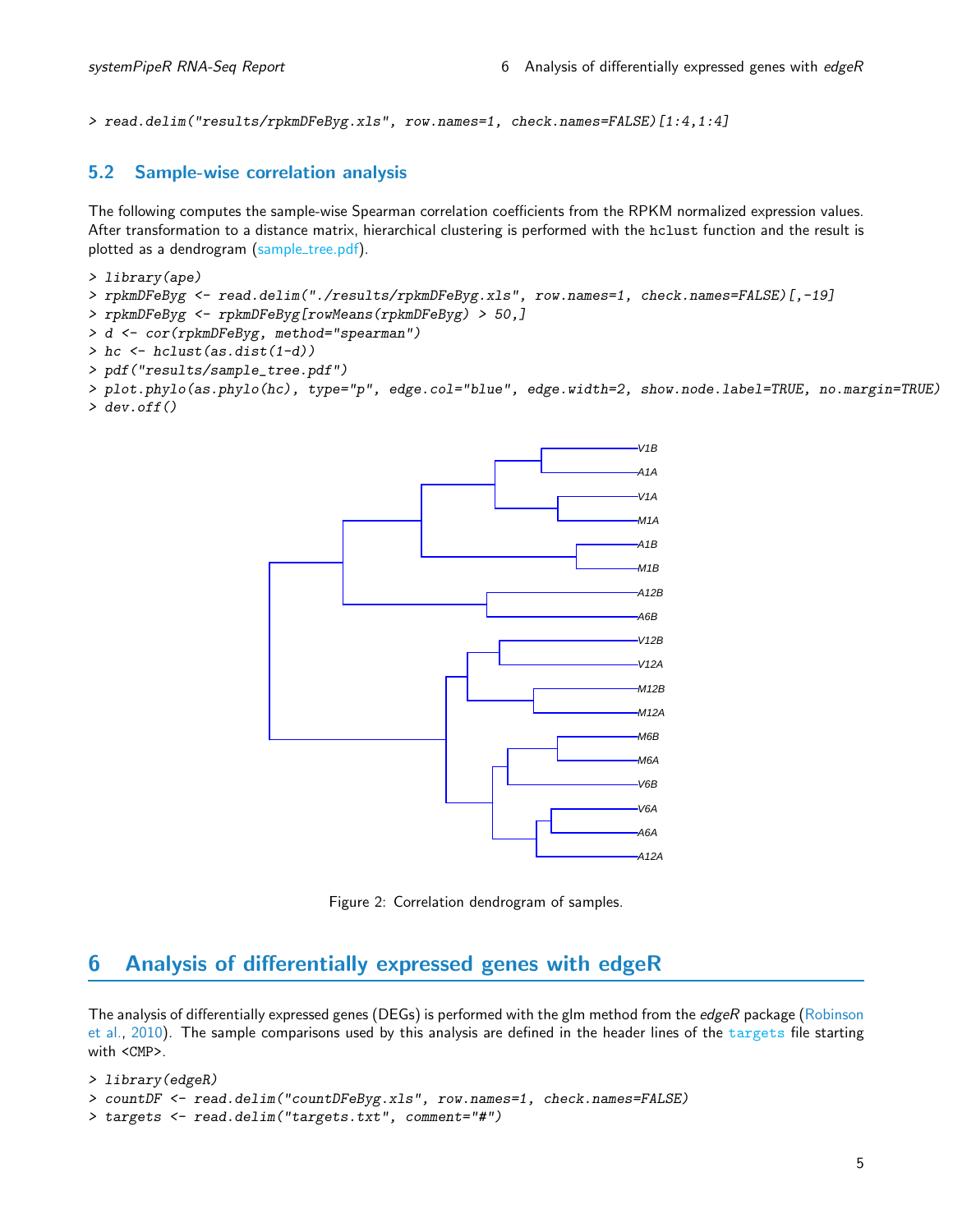```
> cmp <- readComp(file="targets.txt", format="matrix", delim="-")
> edgeDF <- run_edgeR(countDF=countDF, targets=targets, cmp=cmp[[1]], independent=FALSE, mdsplot="")
Add functional descriptions
> desc <- read.delim("data/desc.xls")
> desc <- desc[!duplicated(desc[,1]),]
> descv <- as.character(desc[,2]); names(descv) <- as.character(desc[,1])
> edgeDF <- data.frame(edgeDF, Desc=descv[rownames(edgeDF)], check.names=FALSE)
> write.table(edgeDF, "./results/edgeRglm_allcomp.xls", quote=FALSE, sep="\t", col.names = NA)
```
Filter and plot DEG results for up and down regulated genes

```
> edgeDF <- read.delim("results/edgeRglm_allcomp.xls", row.names=1, check.names=FALSE)
```

```
> pdf("results/DEGcounts.pdf")
```

```
> DEG_list <- filterDEGs(degDF=edgeDF, filter=c(Fold=2, FDR=1))
```

```
> dev. of f()
```

```
> write.table(DEG_list$Summary, "./results/DEGcounts.xls", quote=FALSE, sep="\t", row.names=FALSE)
```


Figure 3: Up and down regulated DEGs with FDR of 1%.

The function overLapper can compute Venn intersects for large numbers of sample sets (up to 20 or more) and vennPlot can plot 2-5 way Venn diagrams. A useful feature is the possiblity to combine the counts from several Venn comparisons with the same number of sample sets in a single Venn diagram (here for 4 up and down DEG sets).

```
> vennsetup <- overLapper(DEG_list$Up[6:9], type="vennsets")
```
> vennsetdown <- overLapper(DEG\_list\$Down[6:9], type="vennsets")

```
> pdf("results/vennplot.pdf")
```

```
> vennPlot(list(vennsetup, vennsetdown), mymain="", mysub="", colmode=2, ccol=c("blue", "red"))
> dev. of f()
```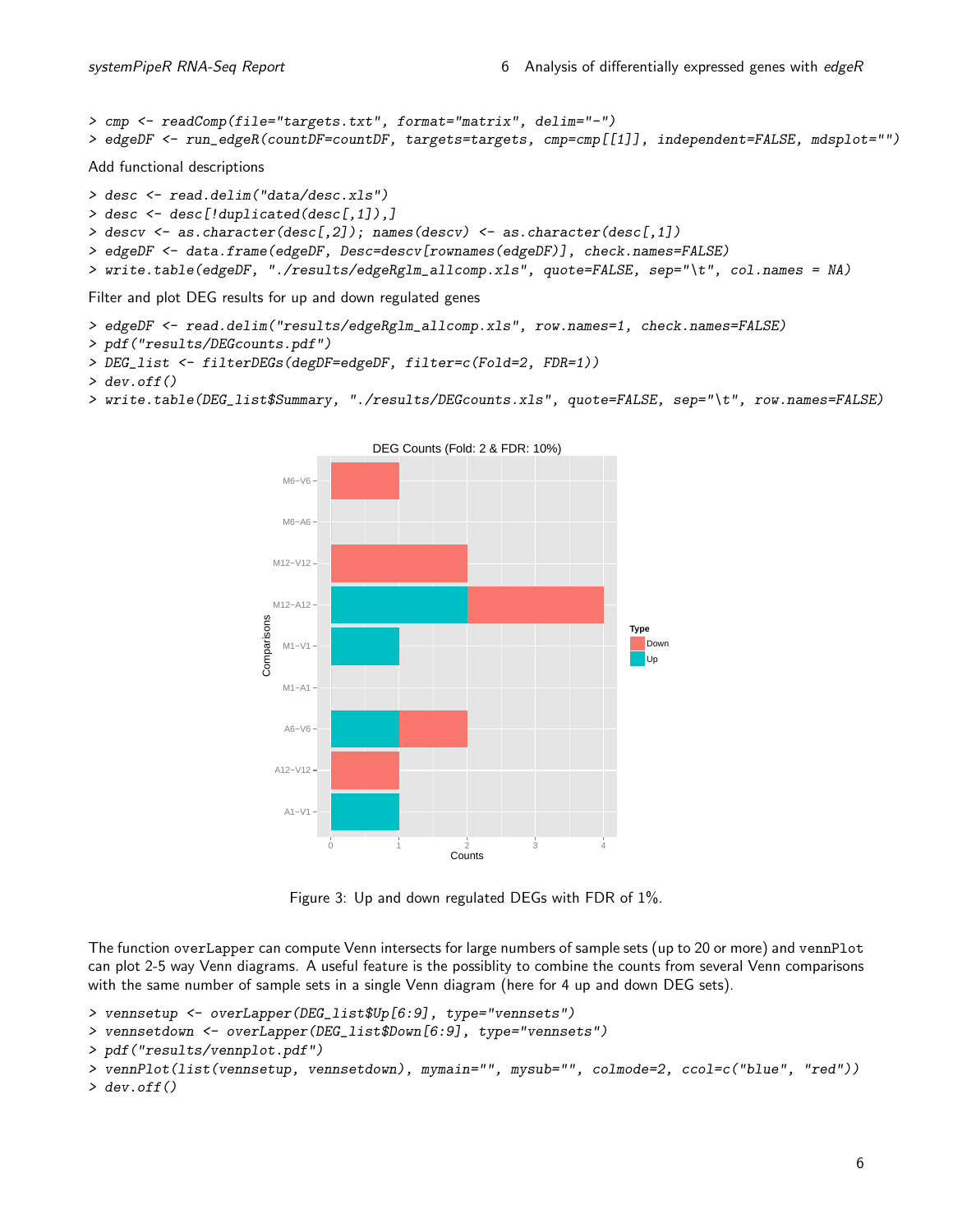

Figure 4: Venn Diagram for 4 Up and Down DEG Sets.

### <span id="page-6-0"></span>6.1 GO term enrichment analysis of DEGs

#### <span id="page-6-1"></span>6.1.1 Obtain gene-to-GO mappings

The following shows how to obtain gene-to-GO mappings from biomaRt (here for A. thaliana) and how to organize them for the downstream GO term enrichment analysis. Alternatively, the gene-to-GO mappings can be obtained for many organisms from Bioconductor's \*.db genome annotation packages or GO annotation files provided by various genome databases. For each annotation this relatively slow preprocessing step needs to be performed only once. Subsequently, the preprocessed data can be loaded with the load function as shown in the next subsection.

```
> library("biomaRt")
> listMarts() # To choose BioMart database
> m <- useMart("ENSEMBL_MART_PLANT"); listDatasets(m)
> m <- useMart("ENSEMBL_MART_PLANT", dataset="athaliana_eg_gene")
> listAttributes(m) # Choose data types you want to download
> go <- getBM(attributes=c("go_accession", "tair_locus", "go_namespace_1003"), mart=m)
> go \leftarrow go[go[,3]!="",]; go[,3] \leftarrow as.character(go[,3])
```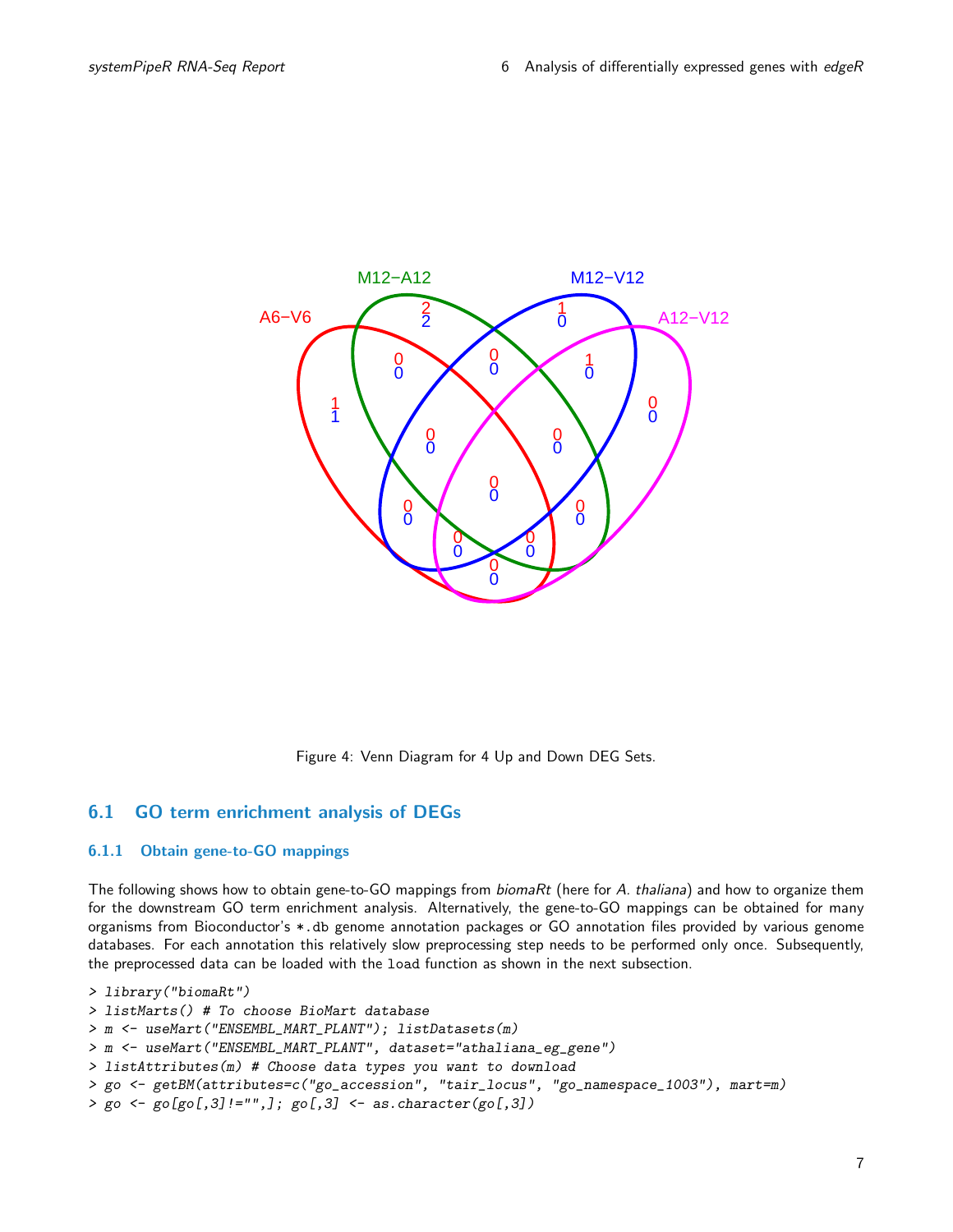> go[go[,3] == "molecular\_function", 3] <- "F"; go[go[,3] == "biological\_process", 3] <- "P"; go[go[,3] == "cell  $>$  go[1:4,] > dir.create("./data/GO")

```
> write.table(go, "data/GO/GOannotationsBiomart_mod.txt", quote=FALSE, row.names=FALSE, col.names=FALSE, s
```

```
> catdb <- makeCATdb(myfile="data/GO/GOannotationsBiomart_mod.txt", lib=NULL, org="", colno=c(1,2,3), idcon
> save(catdb, file="data/GO/catdb.RData")
```
#### <span id="page-7-0"></span>6.1.2 Batch GO term enrichment analysis

Apply the enrichment analysis to the DEG sets obtained the above differential expression analysis. Note, in the following example the FDR filter is set here to an unreasonably high value, simply because of the small size of the toy data set used in this vignette. Batch enrichment analysis of many gene sets is performed with the GOCluster\_Report function. When method="all", it returns all GO terms passing the p-value cutoff specified under the cutoff arguments. When method="slim", it returns only the GO terms specified under the myslimv argument. The given example shows how a GO slim vector for a specific organism can be obtained from BioMart.

```
> load("data/GO/catdb.RData")
> DEG_list <- filterDEGs(degDF=edgeDF, filter=c(Fold=2, FDR=50), plot=FALSE)
> up_down <- DEG_list$UporDown; names(up_down) <- paste(names(up_down), "_up_down", sep="")
> up <- DEG_list$Up; names(up) <- paste(names(up), "_up", sep="")
> down <- DEG_list$Down; names(down) <- paste(names(down), "_down", sep="")
> DEGlist <- c(up_down, up, down)
> DEGlist <- DEGlist[sapply(DEGlist, length) > 0]
> BatchResult <- GOCluster_Report(catdb=catdb, setlist=DEGlist, method="all", id_type="gene", CLSZ=2, cuto.
> library("biomaRt"); m <- useMart("ENSEMBL_MART_PLANT", dataset="athaliana_eg_gene")
> goslimvec <- as.character(getBM(attributes=c("goslim_goa_accession"), mart=m)[,1])
> BatchResultslim <- GOCluster_Report(catdb=catdb, setlist=DEGlist, method="slim", id_type="gene", myslimv
```
#### <span id="page-7-1"></span>6.1.3 Plot batch GO term results

The data.frame generated by GOCluster\_Report can be plotted with the goBarplot function. Because of the variable size of the sample sets, it may not always be desirable to show the results from different DEG sets in the same bar plot. Plotting single sample sets is achieved by subsetting the input data frame as shown in the first line of the following example.

```
> gos <- BatchResultslim[grep("M6-V6_up_down", BatchResultslim$CLID), ]
> gos <- BatchResultslim
```

```
> pdf("GOslimbarplotMF.pdf", height=8, width=10); goBarplot(gos, gocat="MF"); dev.off()
```

```
> goBarplot(gos, gocat="BP")
```
> goBarplot(gos, gocat="CC")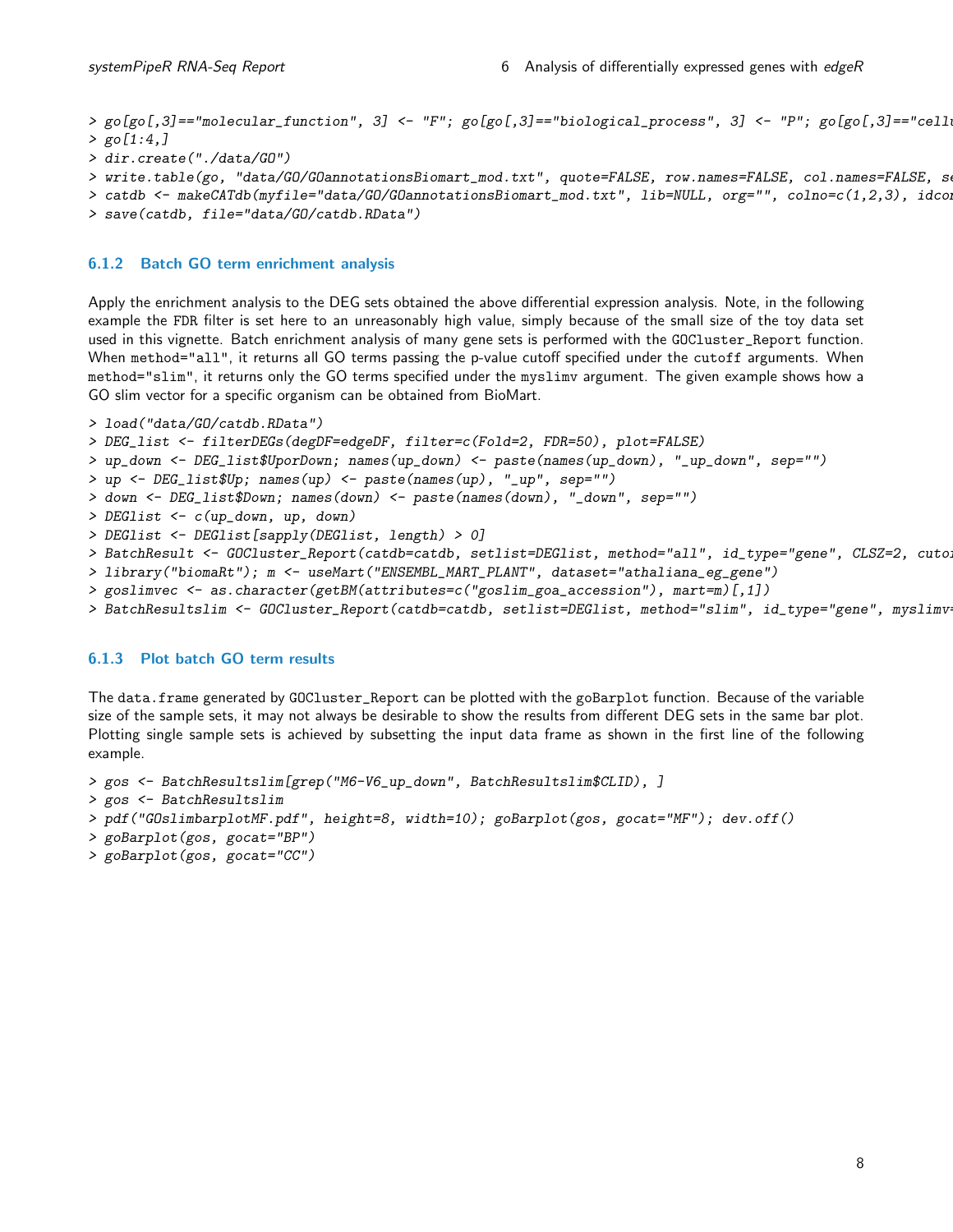

Figure 5: GO Slim Barplot for MF Ontology.

# <span id="page-8-0"></span>7 Clustering and heat maps

The following example performs hierarchical clustering on the RPKM normalized expression matrix subsetted by the DEGs identified in the above differential expression analysis. It uses a Pearson correlation-based distance measure and complete linkage for cluster joining.

```
> library(pheatmap)
> geneids <- unique(as.character(unlist(DEG_list[[1]])))
> y <- rpkmDFeByg[geneids, ]
> pdf("heatmap1.pdf")
> pheatmap(y, scale="row", clustering_distance_rows="correlation", clustering_distance_cols="correlation")
```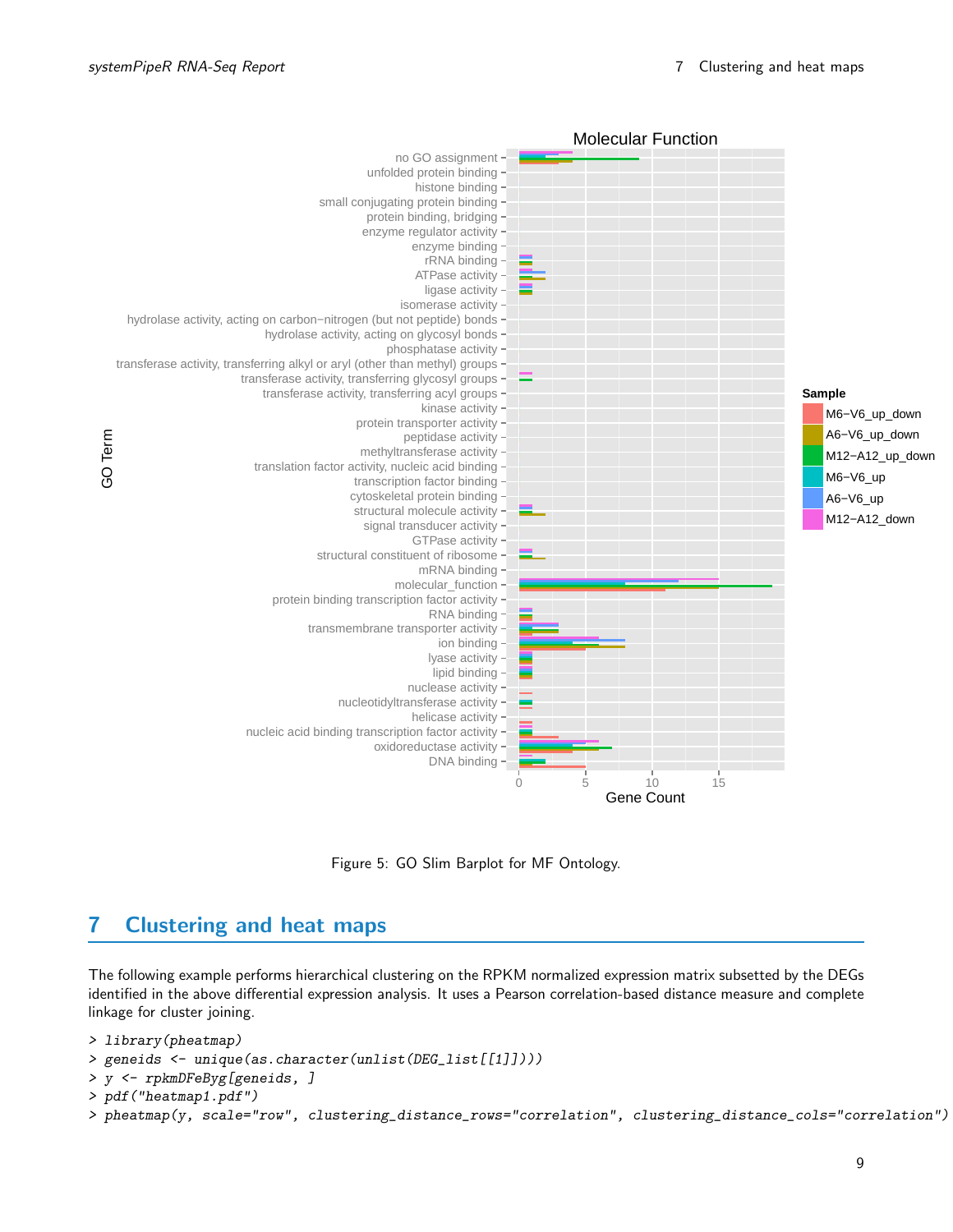#### > dev.off()



Figure 6: Heat map with hierarchical clustering dendrograms of DEGs.

# <span id="page-9-0"></span>8 Version Information

#### > toLatex(sessionInfo())

- R version 3.1.3 (2015-03-09), x86\_64-unknown-linux-gnu
- Locale: LC\_CTYPE=en\_US.UTF-8, LC\_NUMERIC=C, LC\_TIME=en\_US.UTF-8, LC\_COLLATE=C, LC\_MONETARY=en\_US.UTF-8, LC\_MESSAGES=en\_US.UTF-8, LC\_PAPER=en\_US.UTF-8, LC\_NAME=C, LC\_ADDRESS=C, LC\_TELEPHONE=C, LC\_MEASUREMENT=en\_US.UTF-8, LC\_IDENTIFICATION=C
- Base packages: base, datasets, grDevices, graphics, methods, parallel, stats, stats4, utils
- Other packages: AnnotationDbi 1.28.2, Biobase 2.26.0, BiocGenerics 0.12.1, BiocParallel 1.0.3, Biostrings 2.34.1, DBI 0.3.1, GenomeInfoDb 1.2.4, GenomicAlignments 1.2.2, GenomicRanges 1.18.4, IRanges 2.0.1, RSQLite 1.0.0, Rsamtools 1.18.3, S4Vectors 0.4.0, ShortRead 1.24.0, XVector 0.6.0, ape 3.2, systemPipeR 1.0.12
- Loaded via a namespace (and not attached): AnnotationForge 1.8.2, BBmisc 1.9, BatchJobs 1.6, BiocStyle 1.4.1, Category 2.32.0, DESeq2 1.6.3, Formula 1.2-0, GO.db 3.0.0, GOstats 2.32.0, GSEABase 1.28.0, Hmisc 3.15-0, MASS 7.3-40, Matrix 1.1-5, RBGL 1.42.0, RColorBrewer 1.1-2, Rcpp 0.11.5, RcppArmadillo 0.4.650.1.1, XML 3.98-1.1, acepack 1.3-3.3, annotate 1.44.0, base64enc 0.1-2, bitops 1.0-6, brew 1.0-6, checkmate 1.5.2, cluster 2.0.1, codetools 0.2-11, colorspace 1.2-6, digest 0.6.8, edgeR 3.8.6, fail 1.2, foreach 1.4.2, foreign 0.8-63, genefilter 1.48.1, geneplotter 1.44.0, ggplot2 1.0.1, graph 1.44.1, grid 3.1.3, gtable 0.1.2, hwriter 1.3.2, iterators 1.0.7, labeling 0.3, lattice 0.20-30, latticeExtra 0.6-26, limma 3.22.7, locfit 1.5-9.1, munsell 0.4.2,